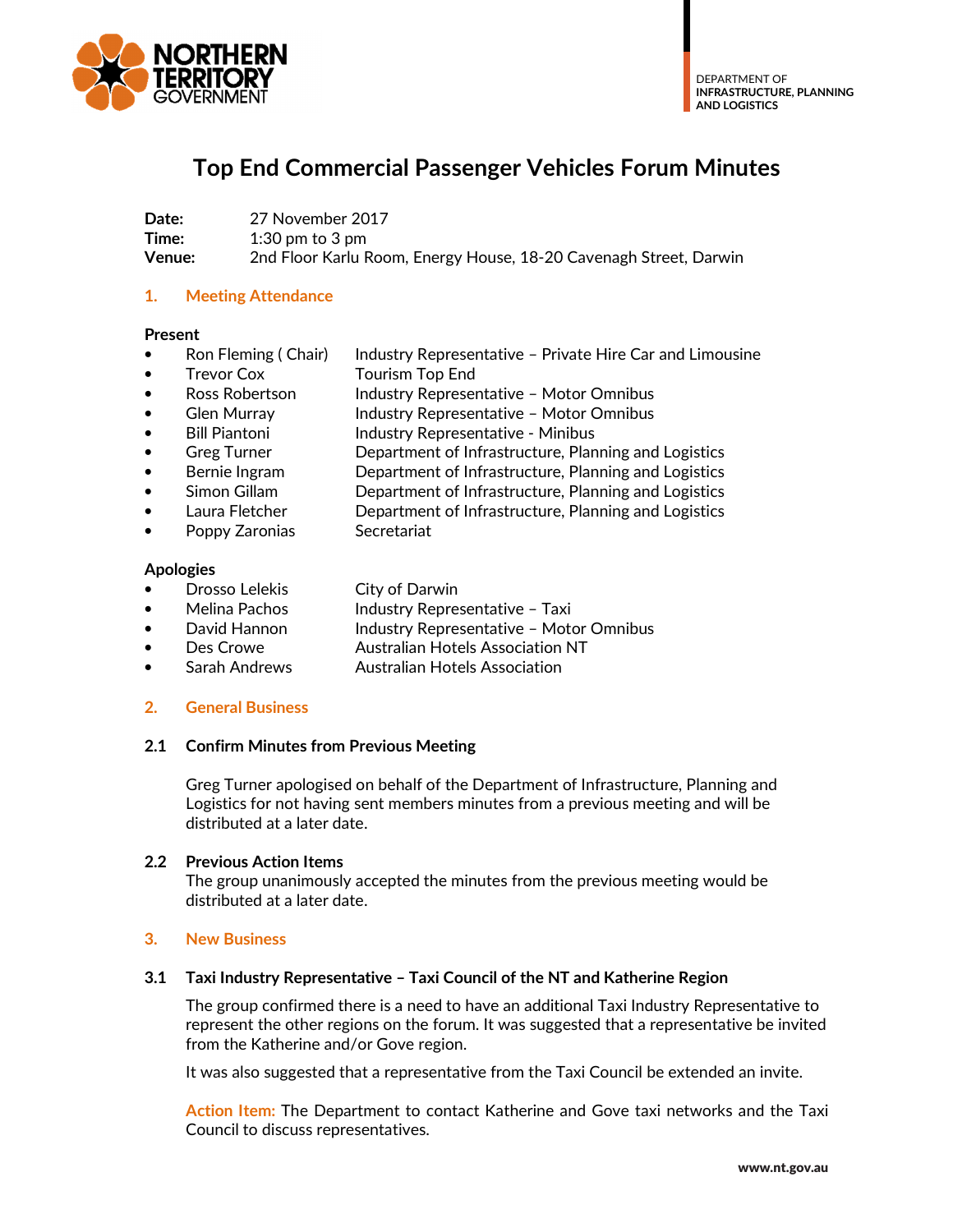## **3.2 Changes to the Commercial Passenger Vehicle (CPV) ID Card Requirements**

The Department tabled a revised Information Bulletin for discussion and advised that the Information Bulletin would be available from 1 December 2017.

The Department advised that:

- A trial of the CPV ID card method of training was conducted during 2017.
- The trial moved away from a regulated training method, authorising Communications and Dispatch Networks to conduct driver training and endorsement of drivers wanting to obtain a CPV ID Card.
- The new method of training will be implemented in full and the trial end.
- If the Department believes that a driver's training did not meet the recommendations, Inspectors will contact the endorsing officer to establish what steps were taken to ensure that the driver had the necessary skills required to drive a CPV.
- Provisional ID cards will be discontinued.
- New drivers will be issued a 'Conditional' ID card by the Network responsible for their training.

The Minibus Representative advised that the new training initiative was beneficial and that the driver training was appropriate to the minibus industry.

The Department also advised that a few changes have been proposed for the CPV ID card that will come into place when Rideshare commences in the Northern Territory. These include changes to:

- The person's age limit for applying to be a rideshare driver from 21 to 18 years and six months.
- Simplifying the process to obtain a Private Hire Car, Limousine and Courtesy Vehicle licence.
- Inclusion of a table to assist persons with understanding minimum requirements needed for each card.

The Department asked if there were any more questions in relation to ID cards.

The Minibus Representative asked what would happen if a driver breached the conditions of their ID Cards.

A suggestion was made to put the company the driver is working for on their ID cards.

The Department responded and noted that card details were unfortunately limited and putting a company name on it was not possible.

The Minibus Representative advised that he had withdrawn support from three drivers who were not considered to be suitable for driving a CPV. He will continue to ensure that all drivers operating on his Network are suitable to drive minibuses.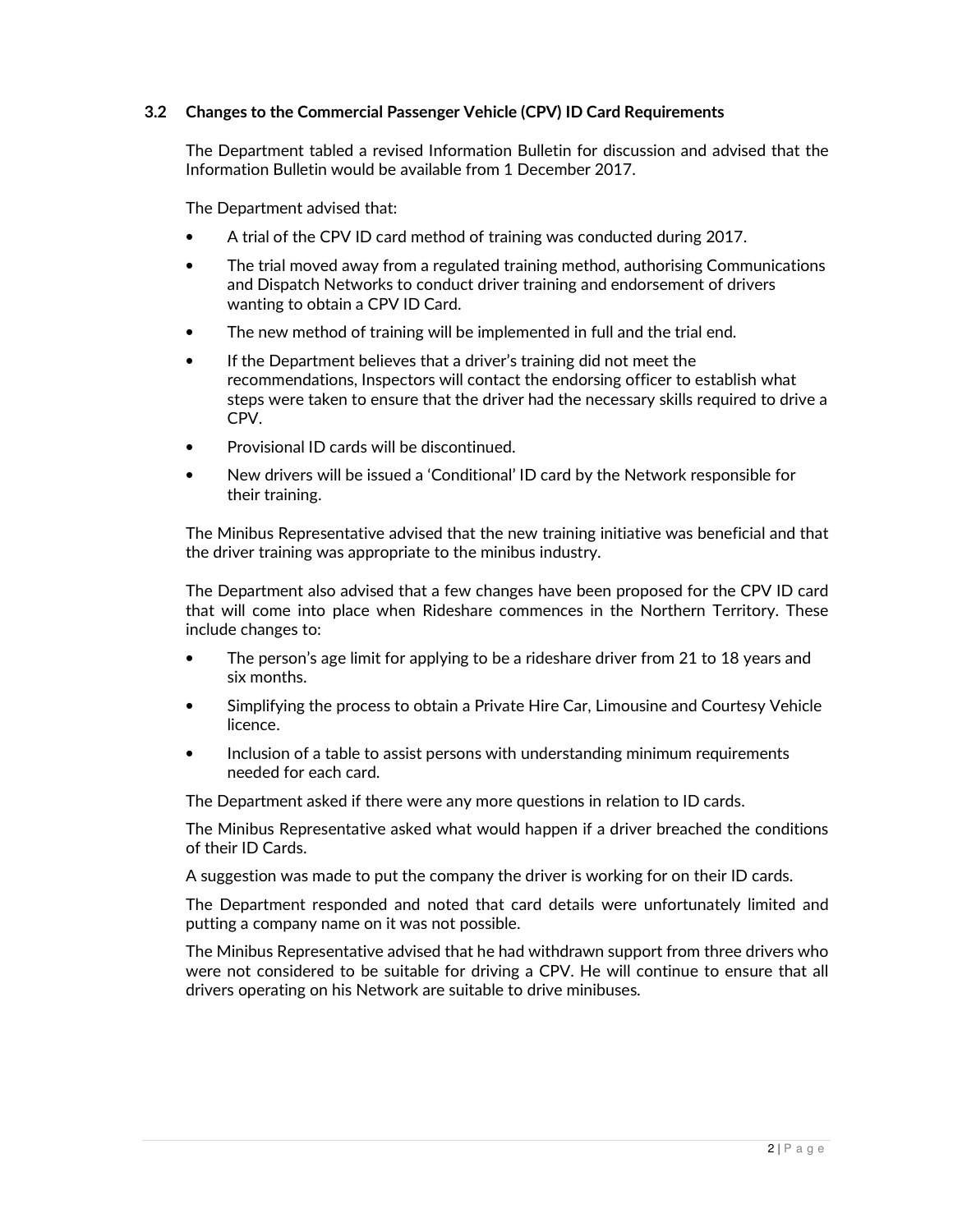## **3.3 Substitute Taxi Operations and Multiple Purpose Substitute Drivers**

The Department advised that:

- A driver of a wheelchair substitute taxi (that was substituting for a standard taxi) was reported to have refused to provide a priority service to passengers in a wheelchair. As a result the relevant information bulletin has been updated to ensure drivers understand that if they are driving a wheelchair taxi, regardless if they are acting as a sub they must provide a priority service.
- Approvals for substitute taxis to operate independently in Alice Springs for major events such as the Masters Games, Christmas, and ANZAC Day is being reviewed and may cease.

The Department provided the following clarification regarding Rideshare:

- The new levy system applies to the primary taxi vehicle.
- It is a requirement under the new reform for operators to pay for each trip that occurs in their vehicle including any trips that occur in substitute vehicles that operators are using while one of their vehicles is unavailable.
- The substitute commercial vehicle licence (CVL) is not responsible for paying the levy fee for the primary vehicle (unless the primary vehicle is theirs).
- With the introduction of ridesharing the requirement to operate substitute vehicles may not be relevant as the extra demand may be met by this new transport option.

The Minibus Representative questioned the effects ridesharing would have on minibuses and taxis, mainly with the fees and how the system would come into place so it all blends in well together, though he was adamant the fees were not fair, and had a few negative issues with the new service.

The Minibus Representative also raised that there was no provision for substitute minibuses. The Department advised that substitute taxis were covered in the Act and that there was currently no provision for substitute minibuses.

The Department also advised that with the introduction of the CVL fees it would be more affordable to have an additional minibus available to substitute a minibus that was unavailable due to unforeseen circumstances.

The Department also advised that there was no date identified to revise the Act and that if any revision occurred it would take between one and two years.

## **3.4 New CPV Regulatory Reform Model**

The Department advised that regulations have been drafted to accommodate rideshare services. These regulations are expected to come into place on 1 December 2017.

A summary was provided on Stage 1 of the CPV regulatory reform model being:

- CPVs will be able to display third party advertising. It was noted that ridesharing vehicles must not display advertising that identifies that as a rideshare vehicle.
- Codes of conduct and vehicle maintenance standards for all point-to-point transport services will come into place on 1 December 2017.
- The Northern Territory Lift Incentive Scheme has been expanded to all point-to-point services if they choose to enter into that area.